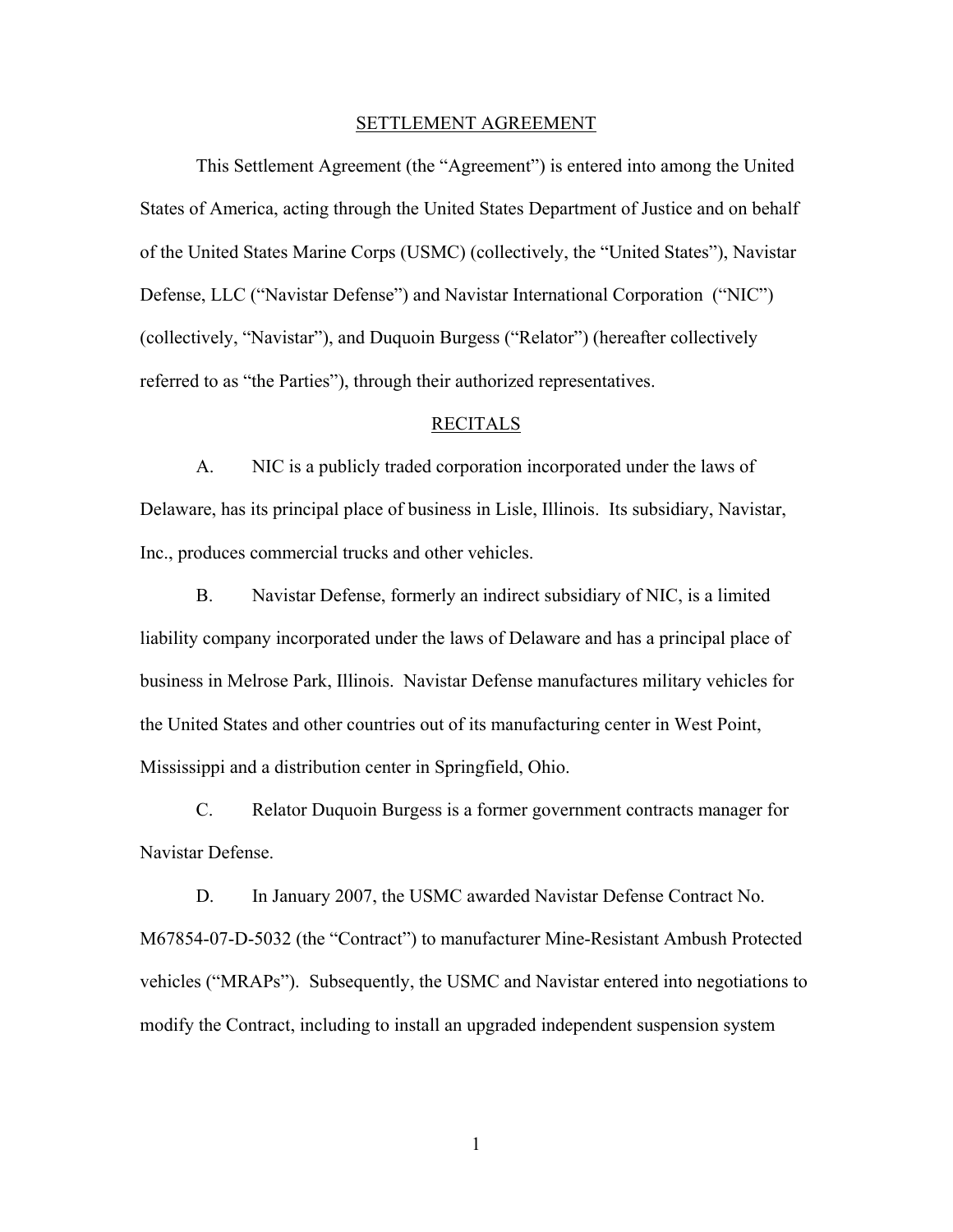("ISS") on the MRAPs. In March 2010, the USMC awarded Contract Modification No. 2 (the "ISS Modification") to Navistar Defense.

E. On September 25, 2013, Duquoin Burgess filed a *qui tam* action in the United States District Court for the District of Columbia captioned *United States ex rel. Duquoin Burgess v. Navistar International, LLC, et al.*, No. 13-cv-01463, pursuant to the *qui tam* provisions of the False Claims Act, 31 U.S.C. § 3730(b) (the "Civil Action"). Relator filed his Amended Complaint on November 1, 2019. Relator's original Complaint and his Amended Complaint shall be referred to collectively as the "Relator's Complaints."

F. The United States partially intervened in the Civil Action on September 11, 2019, and filed the United States' Complaint in Partial Intervention on December 3, 2019 ("United States' Complaint"). In the United States' Complaint, the United States alleges that Navistar Defense, *inter alia*, provided false and misleading information and documentation of prior sales history in order to support an inflated price for specific ISS parts.

G. The United States contends that it has certain civil claims against Navistar Defense arising from the conduct described in the United States' Complaint. That alleged conduct, along with the claims and theories in the United States' Complaint, is referred to below as the "United States' Covered Conduct."

H. Relator contends that he has a right under the *qui tam* provision of the False Claims Act to pursue certain civil claims on behalf of the United States against Navistar arising from the alleged conduct, claims and theories described in Relator's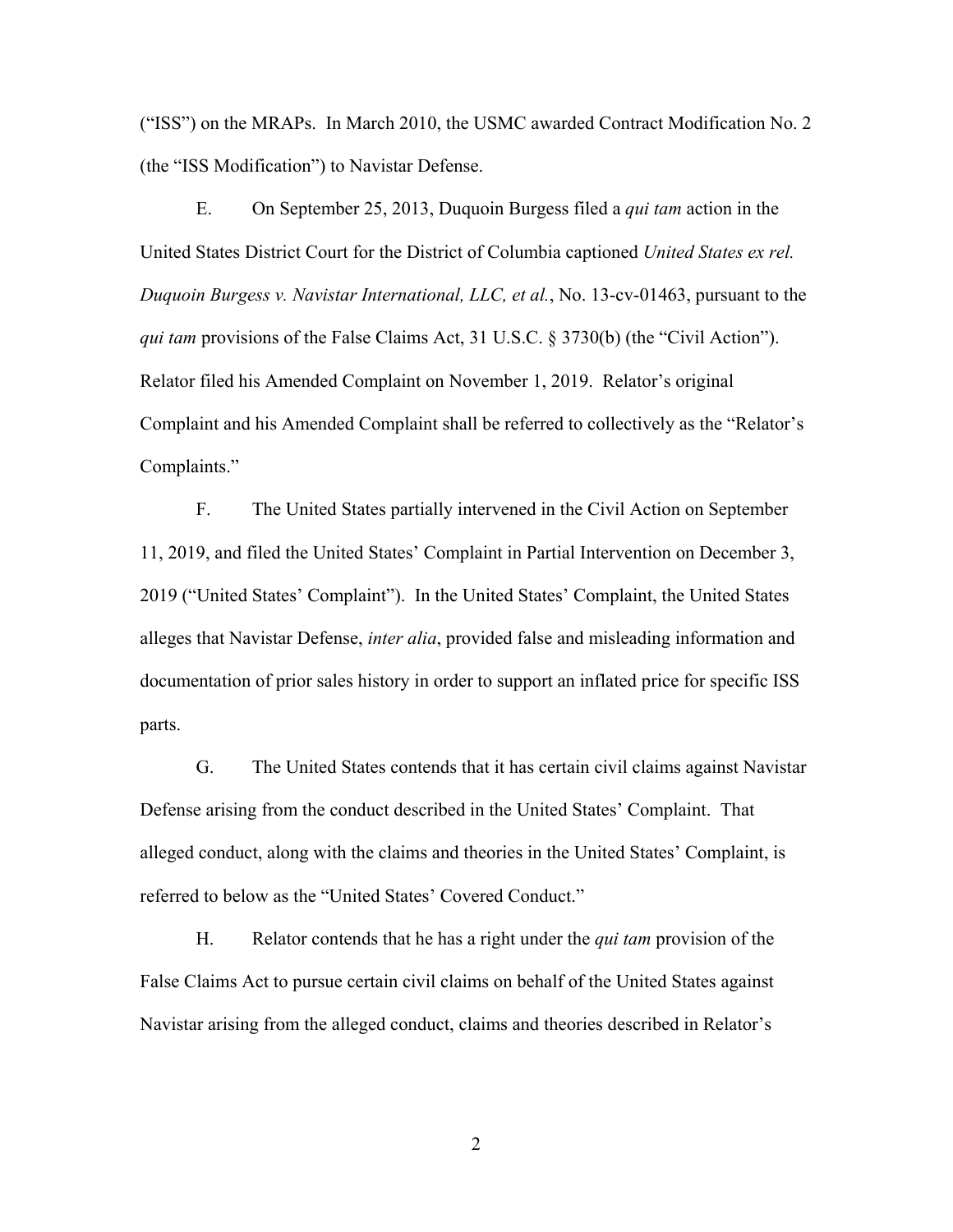Complaints. The conduct, claims and theories alleged in Relator's Complaints is referred to below as the "Relator's Covered Conduct."

I. Navistar expressly denies the allegations in the Civil Action, including the Relator's Complaints and the United States' Complaint, and related to the United States' Covered Conduct and the Relator's Covered Conduct. This Agreement is not an admission of any wrongdoing or liability by Navistar.

J. This Agreement is not a concession by the United States or Relator that their claims are not well founded.

K. Relator claims entitlement under 31 U.S.C. § 3730(d) to a share of the proceeds of this Agreement and to Relator's reasonable expenses, attorneys' fees and costs.

To avoid the delay, uncertainty, inconvenience, and expense of protracted litigation of the above claims, and in consideration of the mutual promises and obligations of this Settlement Agreement, the Parties agree and covenant as follows:

## TERMS AND CONDITIONS

 1. Navistar shall pay to the United States fifty million dollars (\$50,000,000) (the "Settlement Amount"), of which twenty-five million dollars (\$25,000,000) is restitution, and interest on the Settlement Amount of .125% per annum from November 5, 2020, by electronic funds transfer pursuant to written instructions to be provided by the United States Attorney for the District of Columbia no later than (15) business days after either the Effective Date (defined below) of this Agreement or the receipt of the written payment instructions, whichever is later.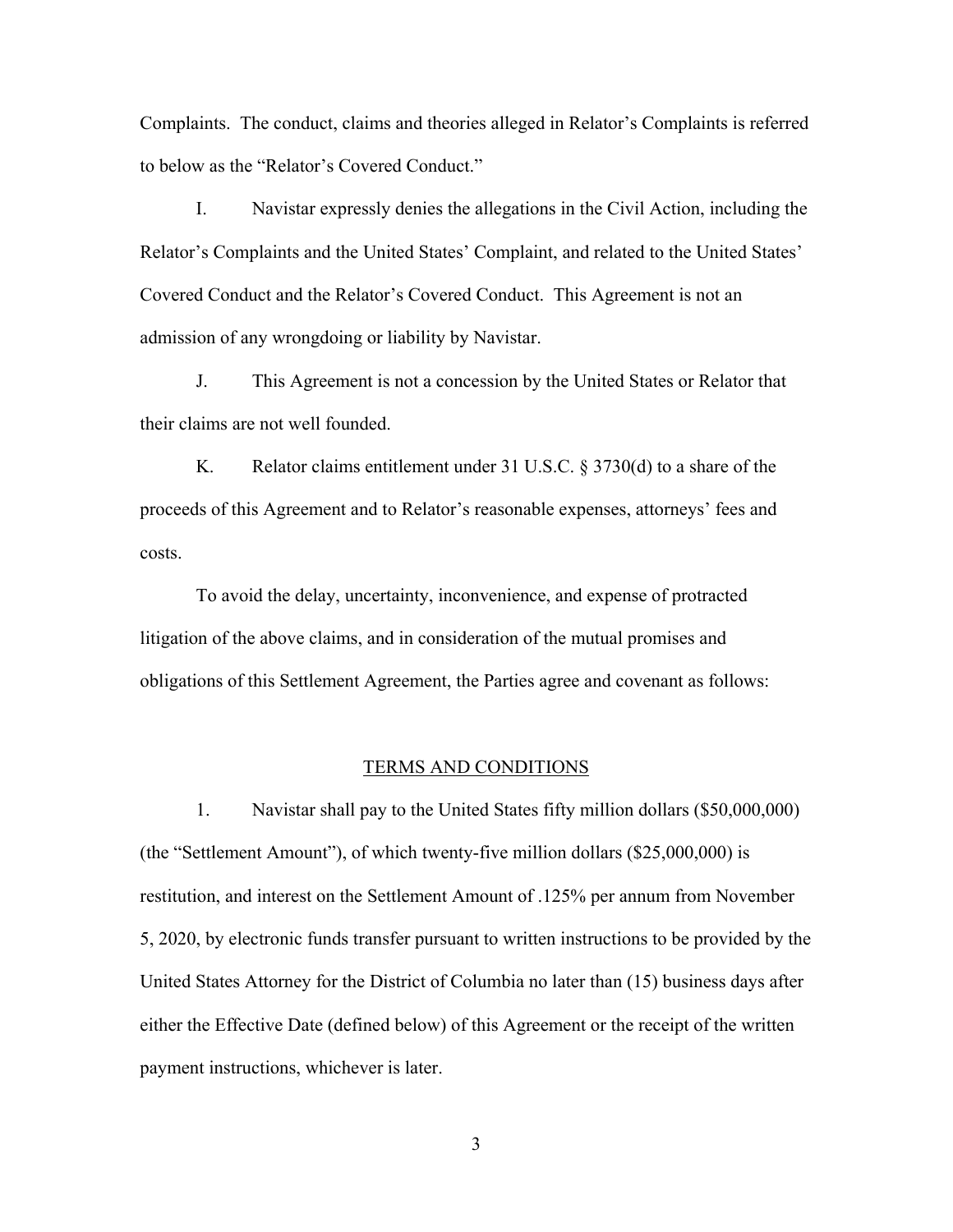2. Conditioned upon the United States receiving the Settlement Amount, and as soon as feasible after receipt, the United States shall pay \$11,600,000 million to Relator by electronic funds transfer ("Relator's Share").

 3. Subject to the exceptions in Paragraph 5 (concerning reserved claims) below, and upon the United States' receipt of the Settlement Amount, plus interest due under Paragraph 1, the United States releases Navistar, together with its current and former parent corporations; direct and indirect subsidiaries; brother or sister corporations; divisions; current or former corporate owners; and the corporate successors and assigns of any of them from any civil or administrative monetary claim the United States has for the United States' Covered Conduct and the conduct alleged in Relator's Amended Complaint under the False Claims Act, 31 U.S.C. §§ 3729-3733; the Program Fraud Civil Remedies Act, 31 U.S.C. §§ 3801-3812; the Contract Disputes Act, 41 U.S.C. §§ 7101- 7109, or the common law theories of breach of contract, payment by mistake, unjust enrichment, and fraud.

 4. Relator, for himself and for his heirs, successors, attorneys, agents, and assigns, releases Navistar, together with its predecessors, successors, assigns, shareholders, subsidiaries, businesses, affiliates, divisions, sister companies, owners, directors, officers, agents, employees, and counsel, from any action, in law or in equity, suits, debts, liens, contracts, agreements, covenants, promises, liability, obligations, claims, demands, rights of subrogation, contribution and indemnity, damages, loss, cost or expenses, direct or indirect, of any kind or nature whatsoever (including without limitation any claim Relator has on behalf of the United States under the False Claims Act. 31 U.S.C. §§ 3729-3733), known or unknown, fixed or contingent, state or federal,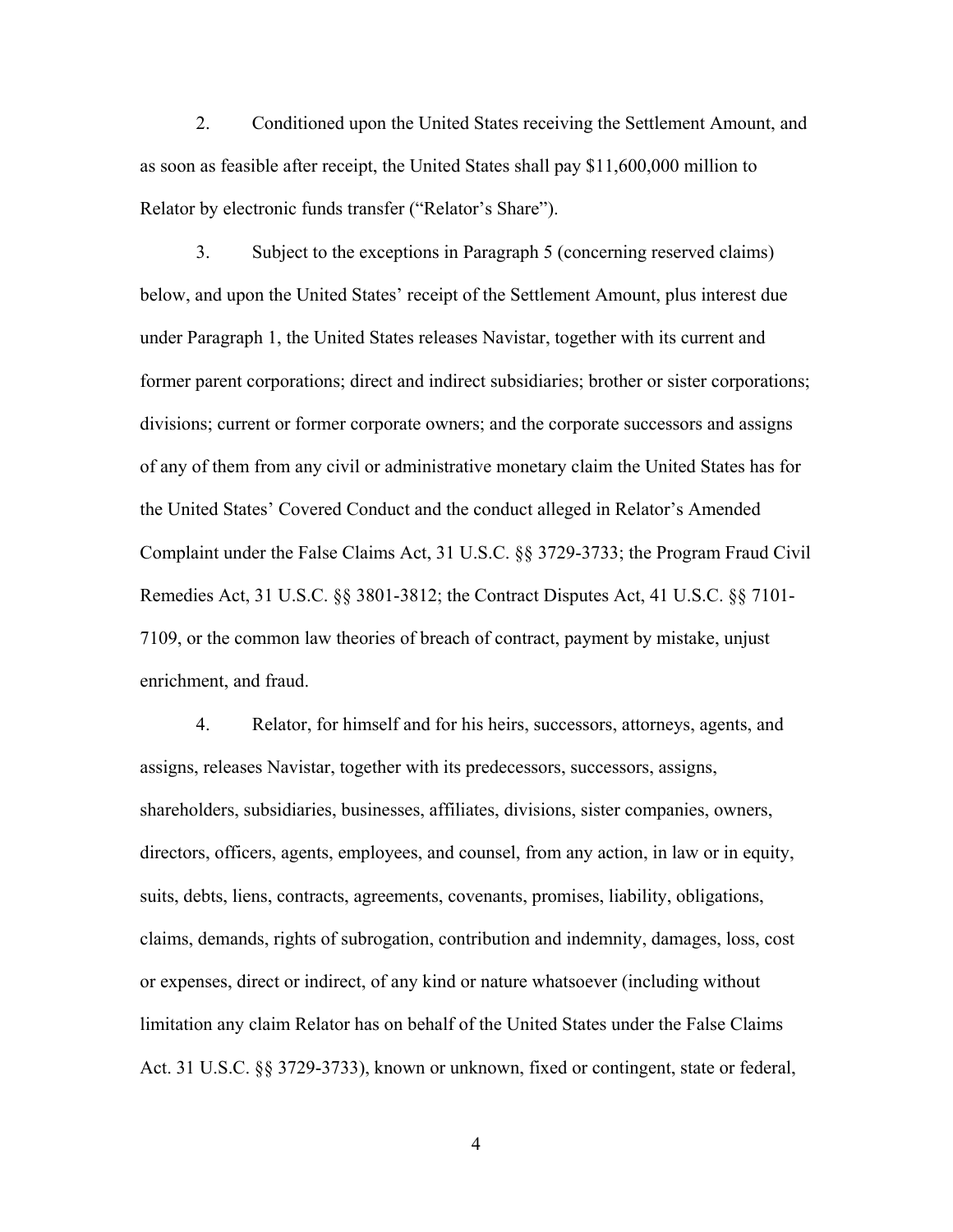under common law, statute or regulation, liquidated or unliquidated, claimed or concealed, and without regard to the date of occurrence, which Relator ever had, now has, may assert, or may in the future claim to have, against Navistar by reason of any act, cause, matter, or thing whatsoever from the beginning of time to the date hereof. Relator represents and warrants that he and his counsel are the exclusive owner of the rights, claims, and causes of action herein released and none of them have previously assigned, reassigned, or transferred or purported to assign, reassign or transfer, through bankruptcy or by any other means, any or any portion of any claim, demand, action, cause of action, or other right released or discharged under this Agreement except between themselves and their counsel. Notwithstanding the foregoing, this Agreement does not resolve Relator's right pursuant to 31 U.S.C. § 3730(d) to reasonable expenses necessarily incurred, plus reasonable attorneys' fees and costs relating to Relator's and the United States' Covered Conduct, the amount of which will be addressed separately by Relator, Relator's counsel, and Navistar.

 5. Notwithstanding the releases given in Paragraph 3 of this Agreement, or any other term of this Agreement, the following claims and rights of the United States are specifically reserved and are not released:

- a. Any liability arising under Title 26, U.S. Code (Internal Revenue Code);
- b. Any criminal liability;
- c. Except as explicitly stated in the Agreement, any administrative liability or enforcement right, including the suspension and debarment rights of any federal agency;
- d. Any liability to the United States (or its agencies) for any conduct other than the United States' Covered Conduct and the conduct alleged in Relator's Amended Complaint;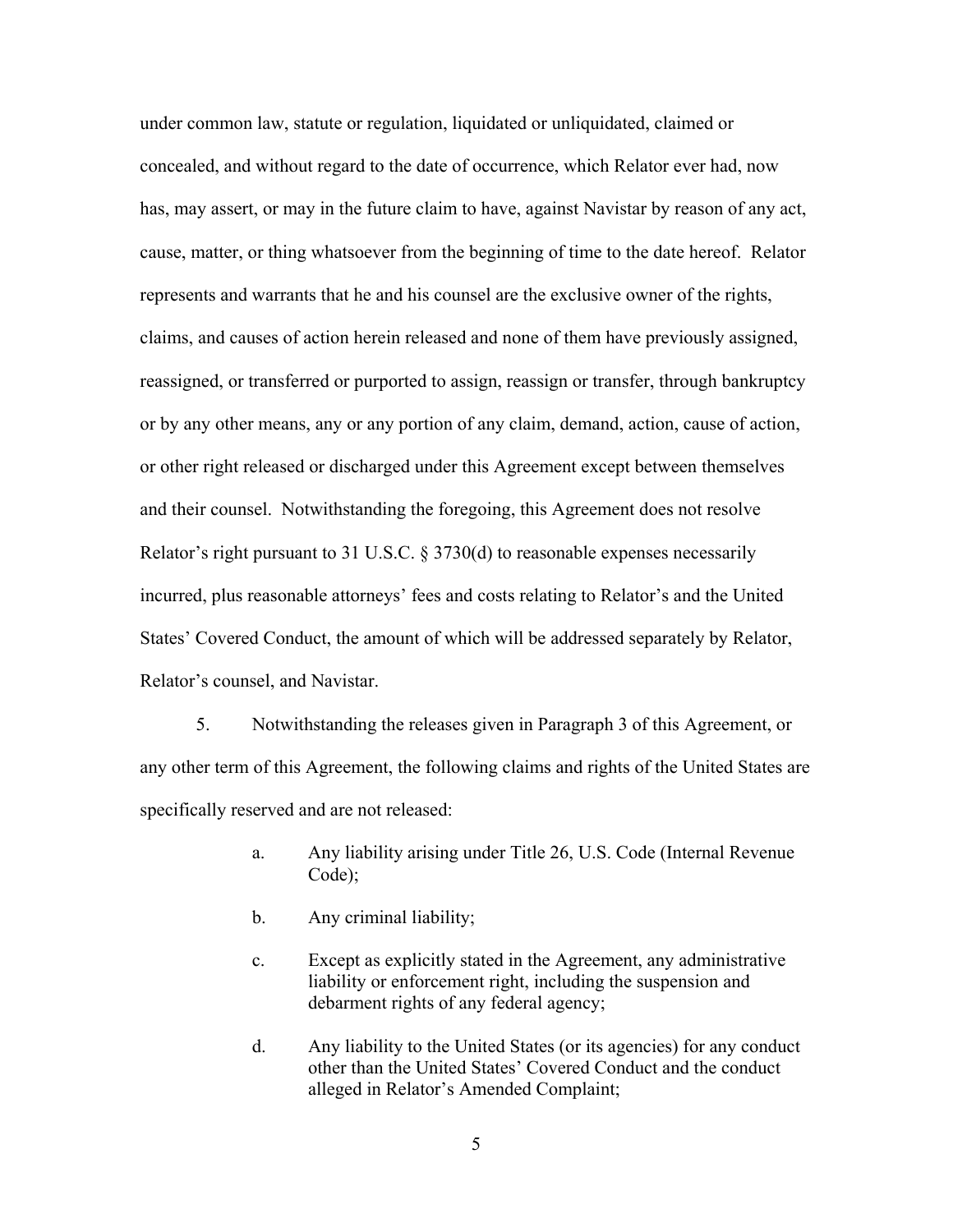- e. Any liability based upon obligations created by this Agreement;
- f. Any liability of individuals;
- g. Any liability for express or implied warranty claims or other claims for defective or deficient products or services, including quality of goods and services;
- h. Any liability for failure to deliver goods or services due; and
- i. Any liability for personal injury or property damage or for other consequential damages arising from the United States' Covered Conduct and the conduct alleged in Relator's Amended Complaint.

 6. Relator and his heirs, successors, attorneys, agents, and assigns shall not object to this Agreement, but agree and confirm that this Agreement is fair, adequate, and reasonable under all the circumstances, pursuant to 31 U.S.C.  $\S 3730(c)(2)(B)$ . Conditioned upon Relator's receipt of the Relator's Share, Relator and his heirs, successors, attorneys, agents, and assigns fully and finally release, waive, and forever discharge the United States, its agencies, officers, agents, employees, and servants, from any claims arising from the filing of the Civil Action or under 31 U.S.C. § 3730, and from any claims to a share of the proceeds of this Agreement and/or the Civil Action.

 7. Navistar waives and shall not assert any defenses Navistar may have to any criminal prosecution or administrative action relating to the United States' Covered Conduct and the Relator's Covered Conduct that may be based in whole or in part on a contention that, under the Double Jeopardy Clause in the Fifth Amendment of the Constitution, or under the Excessive Fines Clause in the Eighth Amendment of the Constitution, this Agreement bars a remedy sought in such criminal prosecution or administrative action.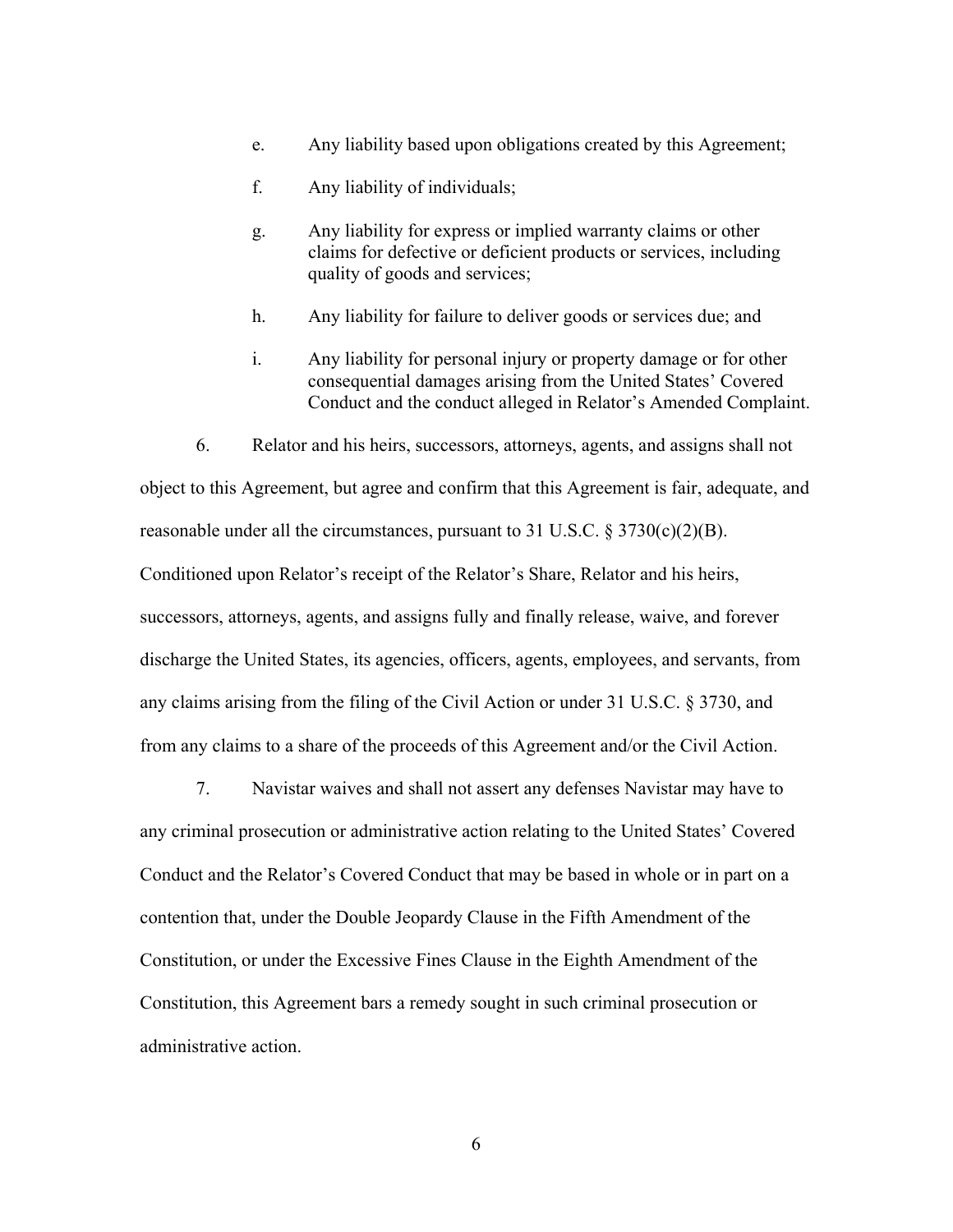8. Navistar fully and finally releases the United States, its agencies, officers, agents, employees, and servants, from any claims (including attorneys' fees, costs, and expenses of every kind and however denominated) that Navistar has asserted, could have asserted, or may assert in the future against the United States, its agencies, officers, agents, employees, and servants, related to the United States' Covered Conduct and the Relator's Covered Conduct, and the United States' investigation or prosecution thereof.

9. Unallowable Costs.

a. Unallowable Costs Defined: All costs (as defined in the Federal Acquisition Regulation, 48 C.F.R. § 31.205-47) incurred by or on behalf of Navistar, and its present or former officers, directors, employees, shareholders, and agents in connection with:

- (1) the matters covered by this Agreement;
- (2) the United States' audit(s) and civil and criminal investigation(s) of the matters covered by this Agreement;
- (3) Navistar's investigation, defense, and corrective actions undertaken in response to the United States' audit(s) and civil and criminal investigation(s) in connection with the matters covered by this Agreement (including attorneys' fees);
- (4) the negotiation and performance of this Agreement;
- (5) the payment Navistar makes to the United States pursuant to this Agreement and any payments that Navistar may make to Relator, including costs and attorney's fees,

are unallowable costs for government contracting purposes (hereinafter referred to as "Unallowable Costs").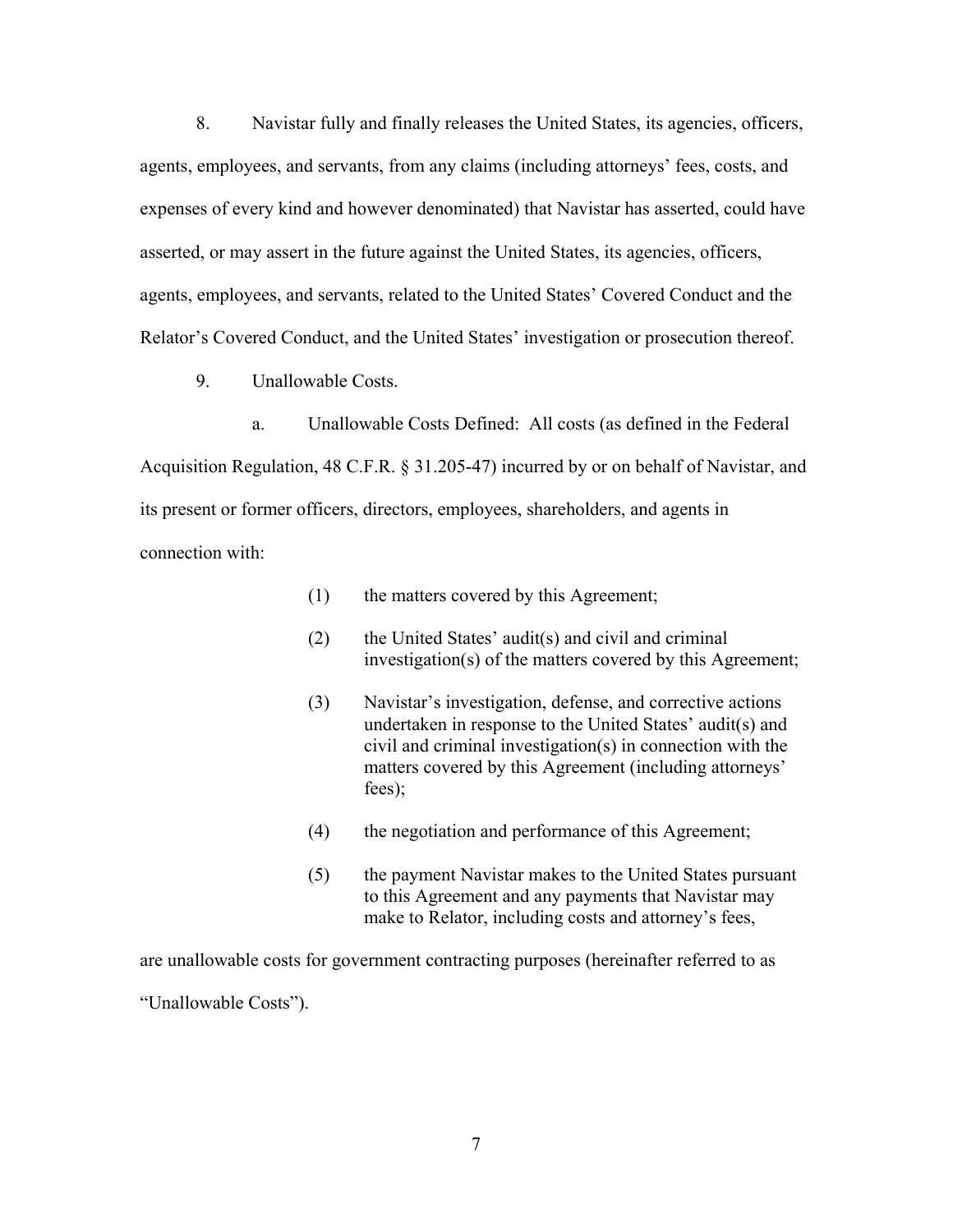b. Future Treatment of Unallowable Costs: Unallowable Costs will be separately determined and accounted for by Navistar, and Navistar shall not charge such Unallowable Costs directly or indirectly to any contract with the United States.

 c. Treatment of Unallowable Costs Previously Submitted for Payment: Within 90 days of the Effective Date of this Agreement, Navistar shall identify and repay by adjustment to future claims for payment or otherwise any Unallowable Costs included in payments previously sought by Navistar or any of its subsidiaries or affiliates from the United States. Navistar agrees that the United States, at a minimum, shall be entitled to recoup from Navistar any overpayment plus applicable interest and penalties as a result of the inclusion of such Unallowable Costs on previously-submitted requests for payment. The United States, including the Department of Justice and/or the affected agencies, reserves its rights to audit, examine, or re-examine Navistar's books and records and to disagree with any calculations submitted by Navistar or any of its subsidiaries or affiliates regarding any Unallowable Costs included in payments previously sought by Navistar, or the effect of any such Unallowable Costs on the amount of such payments.

 10. Navistar agrees to cooperate fully and truthfully with the United States' investigation of individuals and entities not released in this Agreement. Upon reasonable notice, Navistar shall encourage, and agrees not to impair, the cooperation of its directors, officers, and employees, and shall use its best efforts to make available, and encourage, the cooperation of former directors, officers, and employees for interviews and testimony, consistent with the rights and privileges of such individuals. Navistar further agrees to furnish to the United States, upon request, complete and unredacted copies of all non-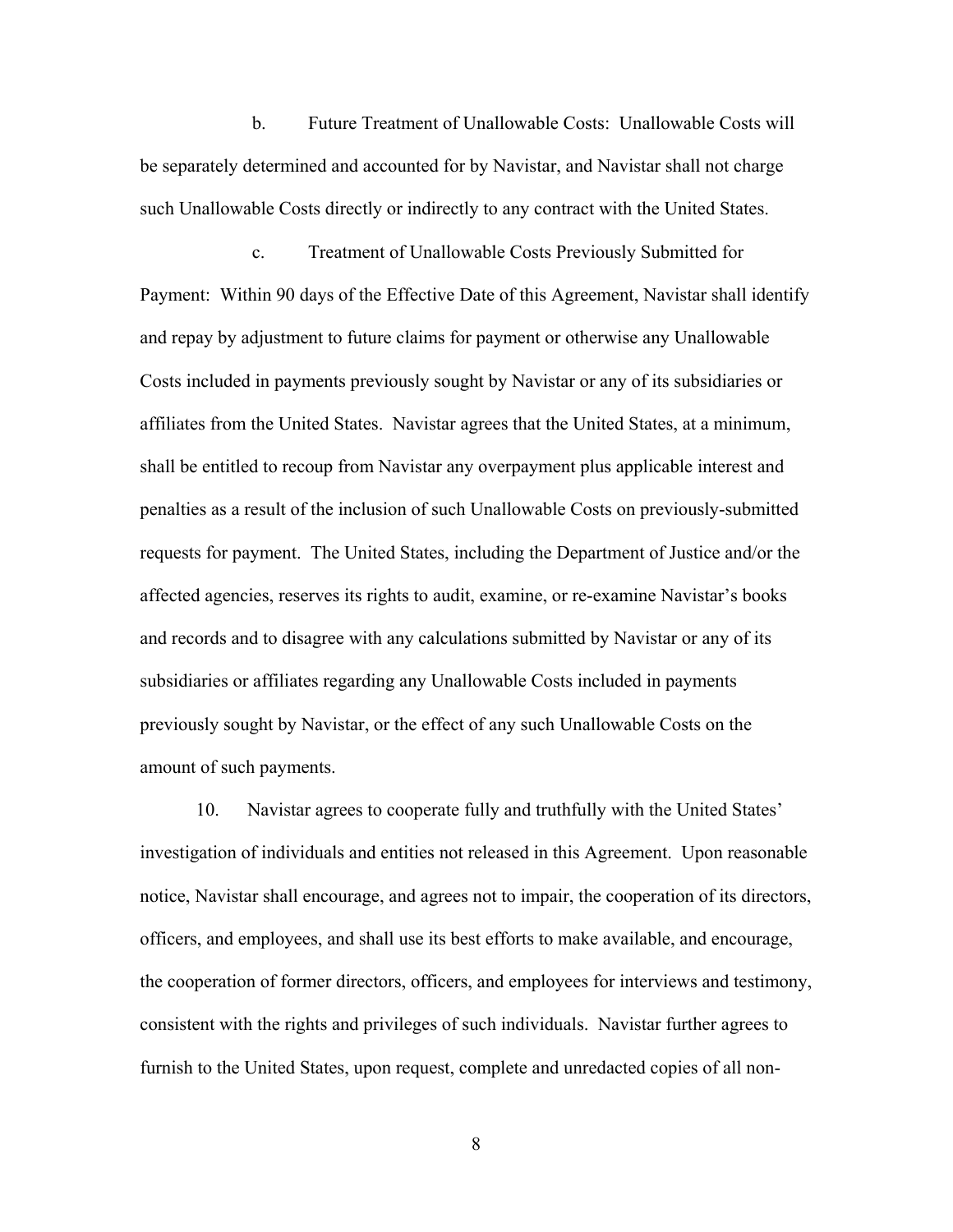privileged documents, reports, memoranda of interviews, and records in its possession, custody, or control concerning any investigation of the United States' Covered Conduct and the Relator's Covered Conduct that it has undertaken, or that has been performed by another on its behalf.

11. This Agreement is intended to be for the benefit of the Parties only.

 12. Upon receipt of the payment described in Paragraph 1, above, the Parties shall promptly sign and file in the Civil Action a Joint Stipulation of Dismissal of the Civil Action pursuant to Rule 41(a)(1), in the form of Attachment A.

 13. Each Party shall bear its own legal and other costs incurred in connection with this matter, including the preparation and performance of this Agreement, except as provided in Paragraph 4 of this Agreement.

 14. Each Party and signatory to this Agreement represents that it freely and voluntarily enters in to this Agreement without any degree of duress or compulsion.

 15. This Agreement is governed by the laws of the United States. The exclusive jurisdiction and venue for any dispute relating to this Agreement is the United States District Court for the District of Columbia. For purposes of construing this Agreement, this Agreement shall be deemed to have been drafted by all Parties to this Agreement and shall not, therefore, be construed against any Party for that reason in any subsequent dispute.

 16. This Agreement constitutes the complete agreement between the Parties. This Agreement may not be amended except by written consent of the Parties.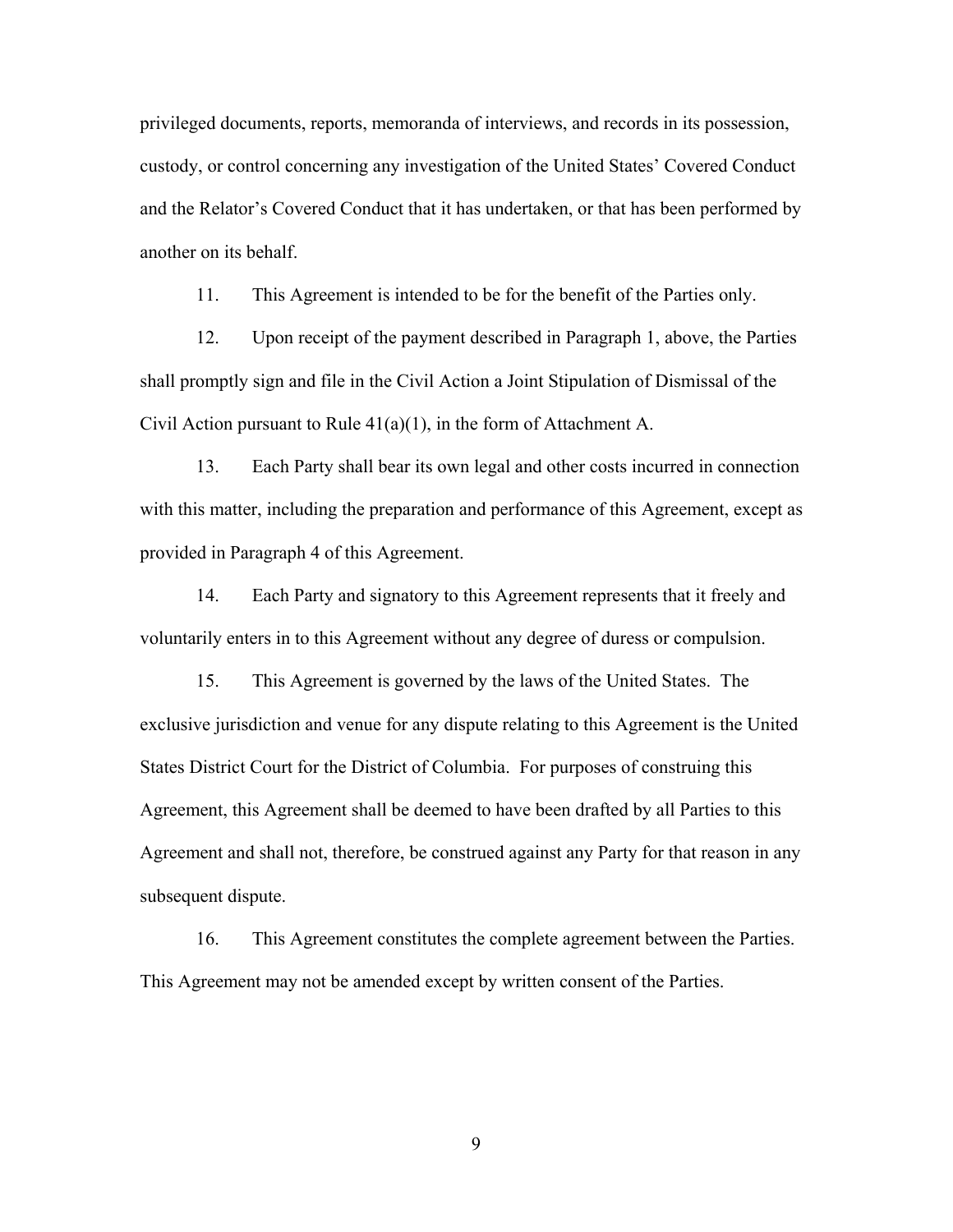17. The undersigned counsel represent and warrant that they are fully authorized to execute this Agreement on behalf of the persons and entities indicated below.

 18. This Agreement may be executed in counterparts, each of which constitutes an original and all of which constitute one and the same Agreement.

 19. This Agreement is binding on Navistar's successors, transferees, heirs, and assigns.

 20. This Agreement is binding on Relator's successors, transferees, heirs, and assigns.

 21. All parties consent to the United States' disclosure of this Agreement, and information about this Agreement, to the public.

 22. This Agreement is effective on the date of signature of the last signatory to the Agreement (the "Effective Date"). Electronic copies of signatures shall constitute acceptable, binding signatures for purposes of this Agreement.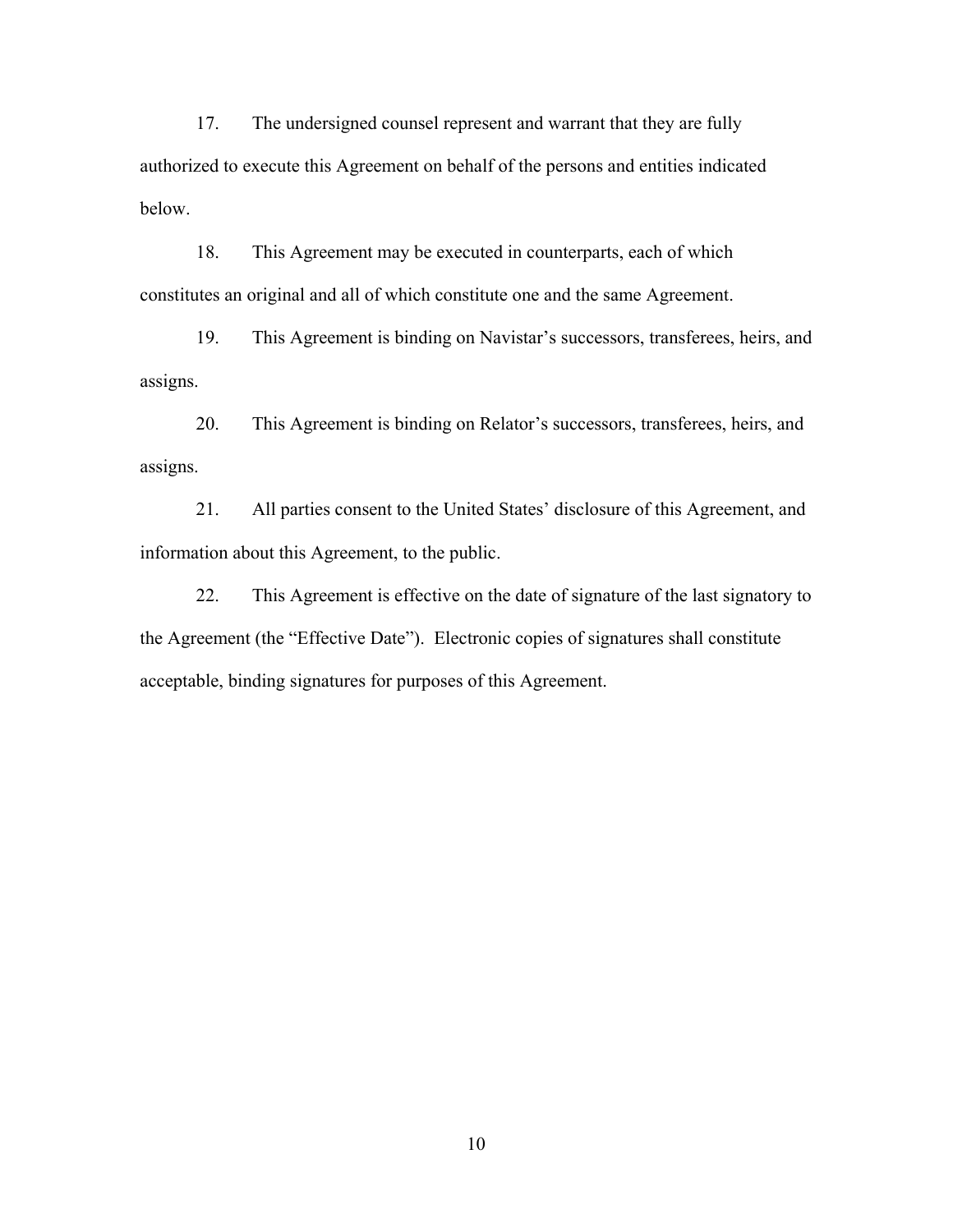THE UNITED STATES OF AMERICA

DATED: May 27, 2021BY:

**GARY NEWKIRK** Trial Attorney Commercial Litigation Branch Civil Division United States Department of Justice

and DATED: May 27, 202 DARBELL VALDEZ Assistant United States Attorney District of Columbia

## NAVISTAR - DEFENDANT

DATED:  $Max_4$  27, 202/BY:

**CURT A. KRAMER** Senior Vice President and General Counsel Navistar International Corporation

DATED:  $MaxZ7$ , 2021BY:

Ted Wright

THEODORE WRIGHT Chief Executive Officer Navistar Defense, LLC

DATED: 1/24 27, 2021BY: DAVID R. HAZELTON

ANNE W. ROBINSON Latham & Watkins LLP Counsel for Navistar Defense, LLC and Navistar International Corporation

 $1/1$ DATED: May 27, 2021BY: